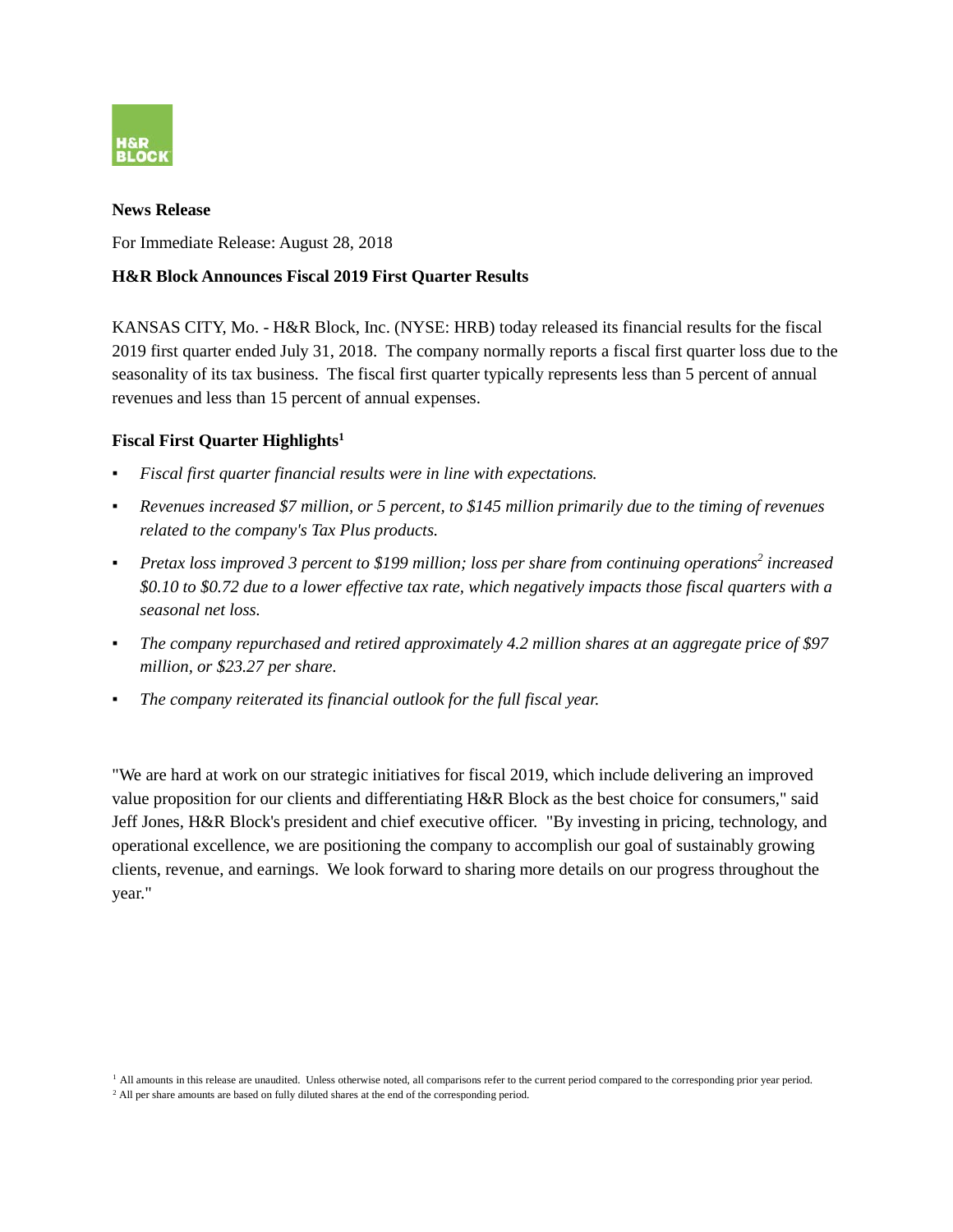# **Fiscal 2019 First Quarter Results From Continuing Operations**

"Our fiscal first quarter results were in line with expectations and reflect the seasonality of our business, as well as investments related to the strategic initiatives we outlined in June," said Tony Bowen, H&R Block's chief financial officer. "We are on track to achieve our financial outlook for the fiscal year."

| (in millions, except EPS)      | Q1 FY2019         |        |  |
|--------------------------------|-------------------|--------|--|
| Revenue                        | 145 $\frac{1}{2}$ | 138    |  |
| <b>Pretax Loss</b>             | $(199)$ \$        | (205)  |  |
| <b>Net Loss</b>                | $(149)$ \$        | (128)  |  |
| Weighted-Avg. Shares - Diluted | 207.7             | 207.9  |  |
| EPS <sup>2</sup>               | $(0.72)$ \$       | (0.62) |  |
| EBITDA <sup>3</sup>            | $(137)$ \$        | (140)  |  |

### *Key Financial Metrics*

- Total revenues increased \$7.4 million, or 5.4 percent, to \$145.2 million primarily due to the timing of revenues from the Peace of Mind® Extended Service Plan and Tax Identity Shield®, partially offset by lower revenues from Refund Transfer.
- Total operating expenses increased \$4.3 million, or 1.3 percent, to \$327.3 million primarily due to increases in compensation and consulting expenses, partially offset by lower depreciation and amortization and bad debt expense.
- Pretax loss improved \$6.5 million, or 3.1 percent, to \$198.8 million.
- Loss per share from continuing operations increased \$0.10, from \$0.62 to \$0.72, due to a lower effective tax rate, which negatively impacts those fiscal quarters with a seasonal net loss.

#### **Share Repurchases and Dividends**

- During the first quarter of fiscal 2019, the company repurchased and retired approximately 4.2 million shares at an aggregate price of \$97.1 million, or \$23.27 per share.
- As previously announced, a quarterly cash dividend of \$0.25 per share is payable on October 1, 2018 to shareholders of record as of September 12, 2018. H&R Block has paid quarterly dividends consecutively since the company went public in 1962.

#### **Discontinued Operations**

For information on Sand Canyon, please refer to disclosures in the company's reports on Forms 10-K, 10- Q, and other filings with the SEC.

#### **Conference Call**

<sup>3</sup> The company reports non-GAAP financial measures of performance, including earnings before interest, tax, depreciation, and amortization (EBITDA), EBITDA margin, and free cash flow, which it considers to be useful metrics for management and investors to evaluate and compare the ongoing operating performance of the company. See "About Non-GAAP Financial Information" below for more information regarding financial measures not prepared in accordance with generally accepted accounting principles (GAAP).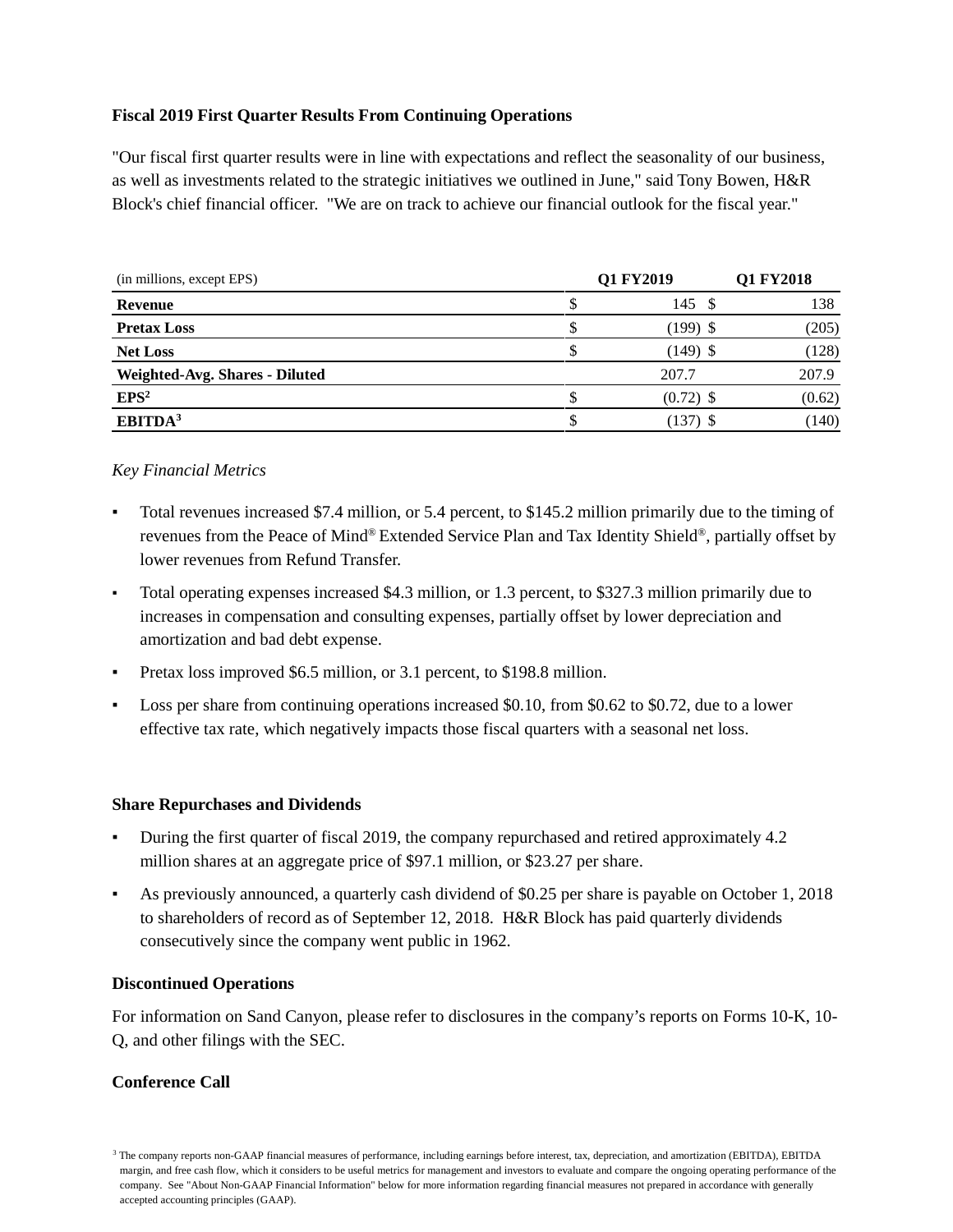Discussion of the fiscal 2019 first quarter results, future outlook, and a general business update will occur during the company's previously announced fiscal first quarter earnings conference call for analysts, institutional investors, and shareholders. The call is scheduled for 4:30 p.m. Eastern time on August 28, 2018. To access the call, please dial the number below approximately 10 minutes prior to the scheduled starting time:

U.S./Canada (855) 702-5257 or International (213) 358-0868 Conference ID: 8159739

The call, along with a presentation for viewing, will also be webcast in a listen-only format for the media and public. The link to the webcast can be accessed directly at http://investors.hrblock.com. The presentation will be posted on the Webcasts and Presentations page at http://investors.hrblock.com following the conclusion of the call.

A replay of the call will be available beginning at 7:30 p.m. Eastern time on August 28, 2018, and continuing until September 28, 2018, by dialing (855) 859-2056 (U.S./Canada) or (404) 537-3406 (International). The conference ID is 8159739. The webcast will be available for replay beginning on August 29, 2018 and continuing for 90 days at http://investors.hrblock.com.

# **About H&R Block**

H&R Block, Inc. (NYSE: HRB) is a global consumer tax services provider. [Tax return preparation](https://www.hrblock.com/tax-offices/#/en/) services are provided by professional tax preparers in approximately 12,000 company-owned and franchise [retail tax offices](https://www.hrblock.com/tax-offices/local-offices/#!/en/office-locator?src=nearest-other%2520appt) worldwide, and through H&R Block [tax software products](https://www.hrblock.com/tax-software/) for the DIY consumer. H&R Block also offers adjacent Tax Plus products and services. In fiscal 2018, H&R Block had annual revenues of over \$3.1 billion with over 23 million tax returns prepared worldwide. For more information, visit the [H&R Block Newsroom.](http://newsroom.hrblock.com/)

# **About Non-GAAP Financial Information**

This press release and the accompanying tables include non-GAAP financial information. For a description of these non-GAAP financial measures, including the reasons management uses each measure, and reconciliations of these non-GAAP financial measures to the most directly comparable financial measures prepared in accordance with generally accepted accounting principles, please see the section of the accompanying tables titled "Non-GAAP Financial Information."

# **Forward-Looking Statements**

This press release contains forward-looking statements within the meaning of the securities laws. Forward-looking statements can be identified by the fact that they do not relate strictly to historical or current facts. They often include words or variation of words such as "expects," "anticipates," "intends," "plans," "believes," "commits," "seeks," "estimates," "projects," "forecasts," "targets," "would," "will," "should," "goal," "could" or "may" or other similar expressions. Forward-looking statements provide management's current expectations or predictions of future conditions, events or results. All statements that address operating performance, events or developments that we expect or anticipate will occur in the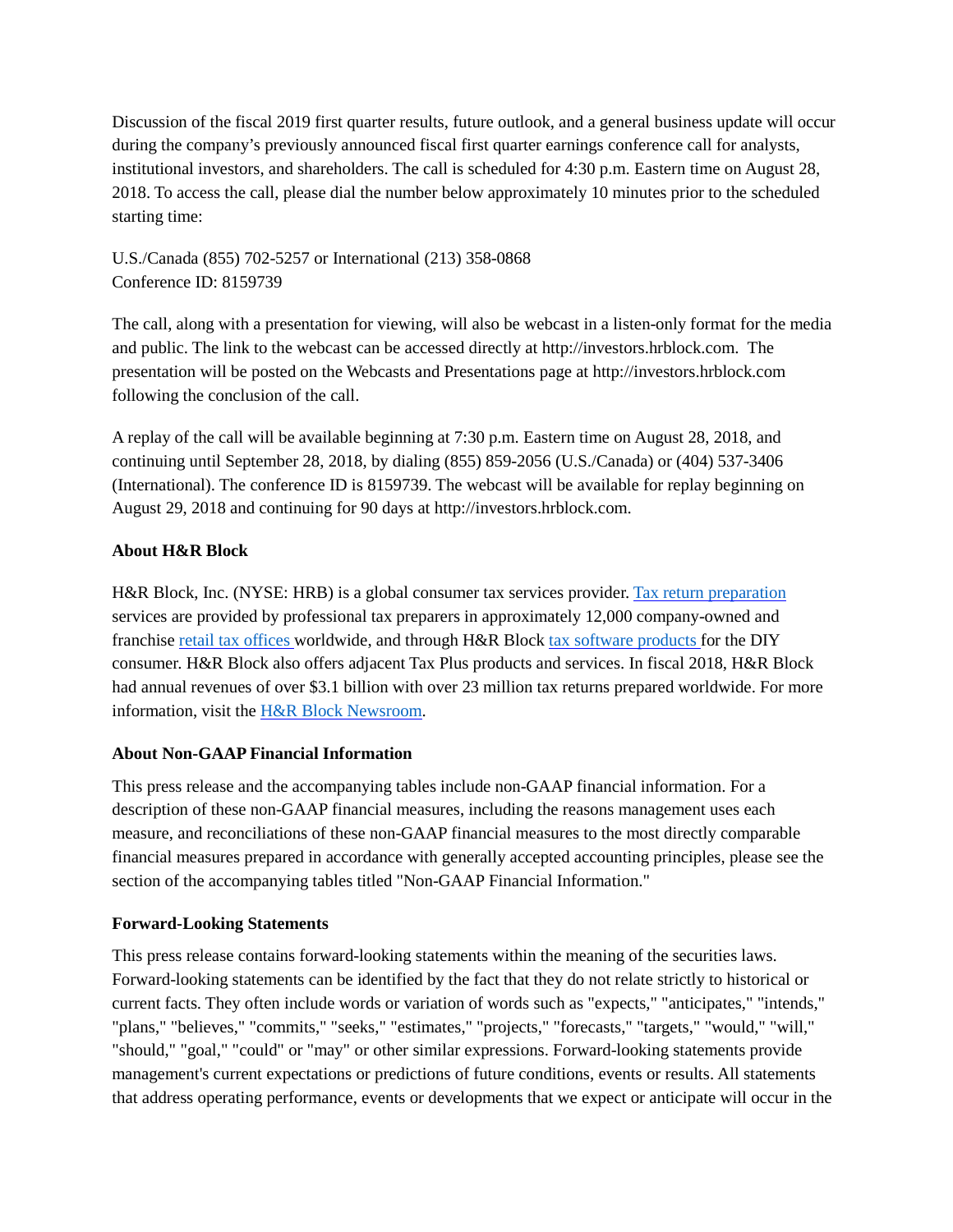future are forward-looking statements. They may include estimates of revenues, client trajectory, income, effective tax rate, earnings per share, cost savings, capital expenditures, dividends, share repurchases, liquidity, capital structure, market share, industry volumes or other financial items, descriptions of management's plans or objectives for future operations, products or services, or descriptions of assumptions underlying any of the above. All forward-looking statements speak only as of the date they are made and reflect the company's good faith beliefs, assumptions and expectations, but they are not guarantees of future performance or events. Furthermore, the company disclaims any obligation to publicly update or revise any forward-looking statement to reflect changes in underlying assumptions, factors, or expectations, new information, data or methods, future events or other changes, except as required by law. By their nature, forward-looking statements are subject to risks and uncertainties that could cause actual results to differ materially from those suggested by the forward-looking statements. Factors that might cause such differences include, but are not limited to a variety of economic, competitive and regulatory factors, many of which are beyond the company's control, that are described in our Annual Report on Form 10-K for the fiscal year ended April 30, 2018 in the section entitled "Risk Factors" and additional factors we may describe from time to time in other filings with the Securities and Exchange Commission. You may get such filings for free at our website at http://investors.hrblock.com. In addition, factors that may cause the company's actual estimated effective tax rate to differ from estimates include the company's actual results from operations compared to current estimates, future discrete items, changes in interpretations and assumptions the company has made, guidance from the Internal Revenue Service, SEC, or the Financial Accounting Standards Board about the Tax Legislation, and future actions of the company. You should understand that it is not possible to predict or identify all such factors and, consequently, you should not consider any such list to be a complete set of all potential risks or uncertainties.

#### **For Further Information**

Investor Relations: Colby Brown, (816) 854-4559, colby.brown@hrblock.com Media Relations: Susan Waldron, (816) 854-5522, susan.waldron@hrblock.com

TABLES FOLLOW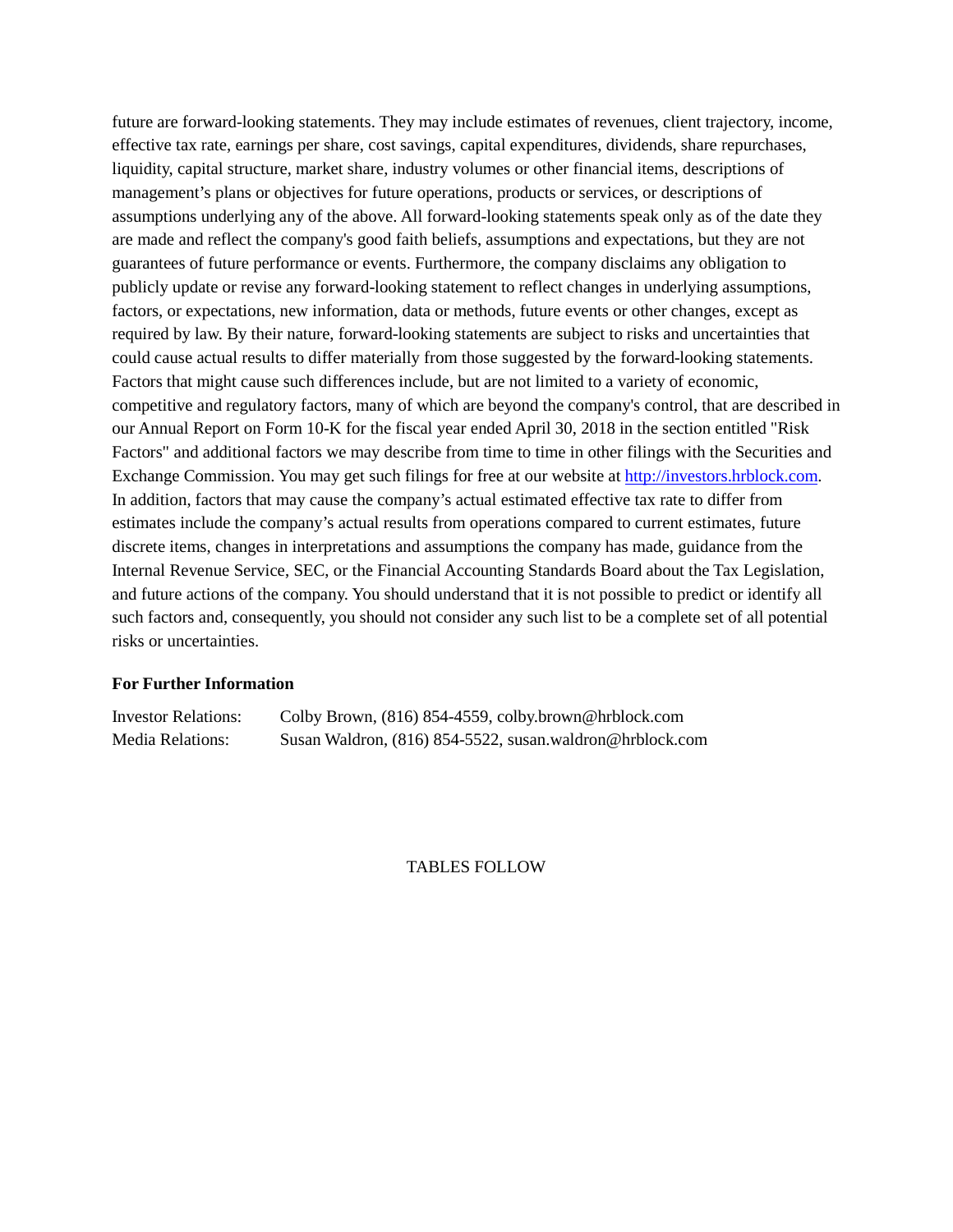

| <b>CONSOLIDATED STATEMENTS OF OPERATIONS</b>              |                             | (unaudited, in 000s<br>- except per share amounts) |  |  |
|-----------------------------------------------------------|-----------------------------|----------------------------------------------------|--|--|
|                                                           | Three months ended July 31, |                                                    |  |  |
|                                                           | 2018                        | 2017                                               |  |  |
| <b>REVENUES:</b>                                          |                             |                                                    |  |  |
| Service revenues                                          | \$<br>$126,860$ \$          | 124,695                                            |  |  |
| Royalty, product and other revenues                       | 18,323                      | 13,107                                             |  |  |
|                                                           | 145,183                     | 137,802                                            |  |  |
| <b>OPERATING EXPENSES:</b>                                |                             |                                                    |  |  |
| Costs of revenues                                         | 221,560                     | 227,715                                            |  |  |
| Selling, general and administrative                       | 105,740                     | 95,249                                             |  |  |
| Total operating expenses                                  | 327,300                     | 322,964                                            |  |  |
| Other income (expense), net                               | 4,542                       | 1,220                                              |  |  |
| Interest expense on borrowings                            | (21, 190)                   | (21, 277)                                          |  |  |
| Loss from continuing operations before income tax benefit | (198, 765)                  | (205, 219)                                         |  |  |
| Income tax benefit                                        | (49, 968)                   | (77, 401)                                          |  |  |
| Net loss from continuing operations                       | (148, 797)                  | (127, 818)                                         |  |  |
| Net loss from discontinued operations                     | (3,873)                     | (2,749)                                            |  |  |
| <b>NET LOSS</b>                                           | \$<br>$(152, 670)$ \$       | (130, 567)                                         |  |  |
| <b>BASIC AND DILUTED LOSS PER SHARE:</b>                  |                             |                                                    |  |  |
| Continuing operations                                     | \$<br>$(0.72)$ \$           | (0.62)                                             |  |  |
| Discontinued operations                                   | (0.02)                      | (0.01)                                             |  |  |
| Consolidated                                              | \$<br>$(0.74)$ \$           | (0.63)                                             |  |  |
| <b>WEIGHTED AVERAGE BASIC AND DILUTED SHARES</b>          | 207,673                     | 207,935                                            |  |  |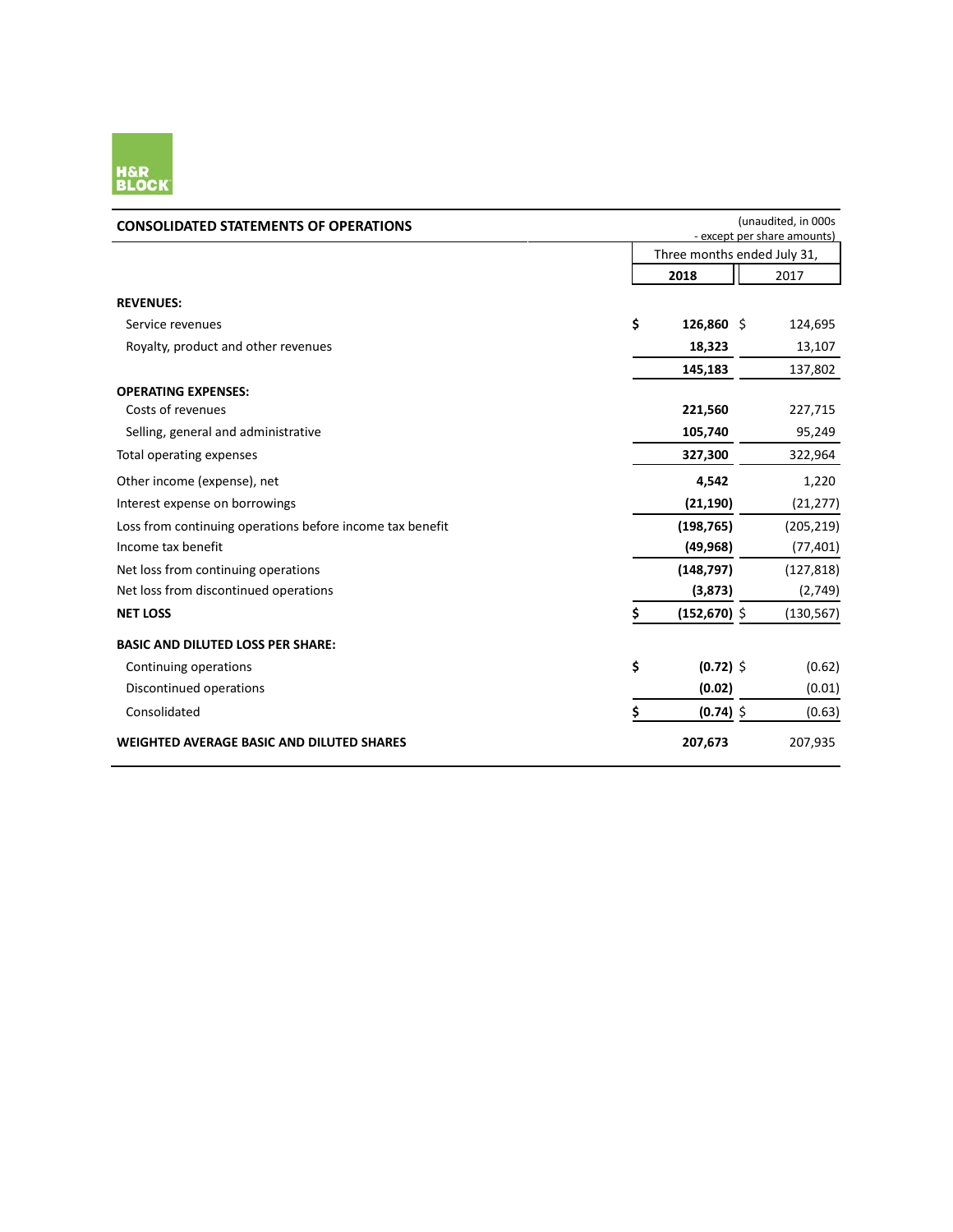

| <b>CONSOLIDATED BALANCE SHEETS</b>                                   |                    |               | (unaudited, in 000s - except per share data) |
|----------------------------------------------------------------------|--------------------|---------------|----------------------------------------------|
| As of                                                                | July 31, 2018      | July 31, 2017 | April 30, 2018                               |
|                                                                      |                    |               |                                              |
| <b>ASSETS</b>                                                        |                    |               |                                              |
| Cash and cash equivalents                                            | \$<br>$979,116$ \$ | 551,566 \$    | 1,544,944                                    |
| Cash and cash equivalents - restricted                               | 131,376            | 116,594       | 118,734                                      |
| Receivables, net                                                     | 70,576             | 91,004        | 146,774                                      |
| Income taxes receivable                                              | 15,776             |               | 12,310                                       |
| Prepaid expenses and other current assets                            | 85,279             | 74,776        | 68,951                                       |
| Total current assets                                                 | 1,282,123          | 833,940       | 1,891,713                                    |
| Property and equipment, net                                          | 227,003            | 253,255       | 231,888                                      |
| Intangible assets, net                                               | 354,831            | 393,972       | 373,981                                      |
| Goodwill                                                             | 507,941            | 493,991       | 507,871                                      |
| Deferred tax assets and income taxes receivable                      | 131,683            | 54,348        | 34,095                                       |
| Other noncurrent assets                                              | 101,457            | 102,742       | 101,401                                      |
| Total assets                                                         | \$<br>2,605,038 \$ | 2,132,248 \$  | 3,140,949                                    |
| LIABILITIES AND STOCKHOLDERS' EQUITY                                 |                    |               |                                              |
| <b>LIABILITIES:</b>                                                  |                    |               |                                              |
| Accounts payable and accrued expenses                                | \$<br>$145,471$ \$ | $161,751$ \$  | 251,975                                      |
| Accrued salaries, wages and payroll taxes                            | 37,468             | 35,063        | 141,499                                      |
| Accrued income taxes and reserves for uncertain tax<br>positions     | 178,313            | 176,909       | 263,050                                      |
| Current portion of long-term debt                                    | 1,038              | 992           | 1,026                                        |
| Deferred revenue and other current liabilities                       | 201,706            | 187,791       | 186,101                                      |
| <b>Total current liabilities</b>                                     | 563,996            | 562,506       | 843,651                                      |
| Long-term debt                                                       | 1,495,006          | 1,493,422     | 1,494,609                                    |
| Deferred tax liabilities and reserves for uncertain tax<br>positions | 231,292            | 159,233       | 229,430                                      |
| Deferred revenue and other noncurrent liabilities                    | 122,735            | 131,415       | 179,548                                      |
| <b>Total liabilities</b>                                             | 2,413,029          | 2,346,576     | 2,747,238                                    |
| <b>COMMITMENTS AND CONTINGENCIES</b>                                 |                    |               |                                              |
| <b>STOCKHOLDERS' EQUITY:</b>                                         |                    |               |                                              |
| Common stock, no par, stated value \$.01 per share                   | 2,420              | 2,462         | 2,462                                        |
| Additional paid-in capital                                           | 752,109            | 746,761       | 760,250                                      |
| Accumulated other comprehensive loss                                 | (16, 034)          | (12, 837)     | (14, 303)                                    |
| Retained earnings (deficit)                                          | 163,567            | (229, 647)    | 362,980                                      |
| Less treasury shares, at cost                                        | (710, 053)         | (721,067)     | (717, 678)                                   |
| Total stockholders' equity (deficiency)                              | 192,009            | (214, 328)    | 393,711                                      |
| Total liabilities and stockholders' equity                           | \$<br>2,605,038 \$ | 2,132,248 \$  | 3,140,949                                    |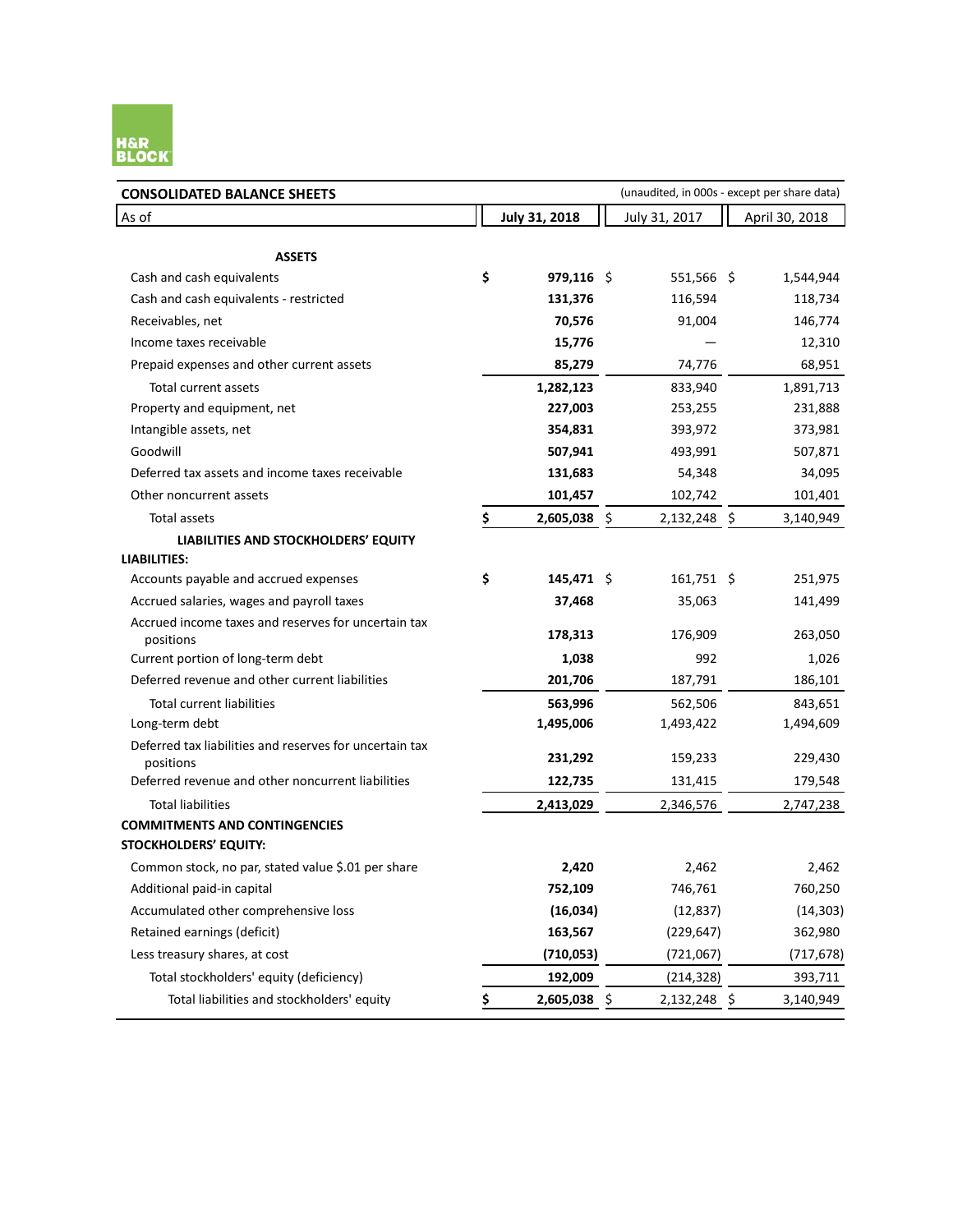

| <b>CONDENSED CONSOLIDATED STATEMENTS OF CASH FLOWS</b>                      |                       | (unaudited, in 000s) |
|-----------------------------------------------------------------------------|-----------------------|----------------------|
| Three months ended July 31                                                  | 2018                  | 2017                 |
| <b>CASH FLOWS FROM OPERATING ACTIVITIES:</b>                                |                       |                      |
| Net loss                                                                    | \$<br>$(152, 670)$ \$ | (130, 567)           |
| Adjustments to reconcile net loss to net cash used in operating activities: |                       |                      |
| Depreciation and amortization                                               | 40,432                | 43,598               |
| Provision for bad debt                                                      | 1,617                 | 2,459                |
| Deferred taxes                                                              | 9,595                 | 20,796               |
| Stock-based compensation                                                    | 4,359                 | 4,816                |
| Changes in assets and liabilities, net of acquisitions:                     |                       |                      |
| Receivables                                                                 | 66,960                | 64,985               |
| Prepaid expenses and other current assets                                   | (16, 191)             | (8,695)              |
| Other noncurrent assets                                                     | 3,272                 | 5,499                |
| Accounts payable and accrued expenses                                       | (99, 658)             | (66, 729)            |
| Accrued salaries, wages and payroll taxes                                   | (103, 824)            | (149, 441)           |
| Deferred revenue and other current liabilities                              | (782)                 | 464                  |
| Deferred revenue and other noncurrent liabilities                           | (39, 978)             | (32,510)             |
| Income tax receivables, accrued income taxes and income tax reserves        | (89,661)              | (149, 542)           |
| Other, net                                                                  | 966                   | (14, 248)            |
| Net cash used in operating activities                                       | (375, 563)            | (409, 115)           |
| <b>CASH FLOWS FROM INVESTING ACTIVITIES:</b>                                |                       |                      |
| Capital expenditures                                                        | (12,057)              | (13,094)             |
| Payments made for business acquisitions, net of cash acquired               | (1, 449)              | (1,440)              |
| Franchise loans funded                                                      | (1,805)               | (4,527)              |
| Payments received on franchise loans                                        | 5,104                 | 4,727                |
| Other, net                                                                  | 3,645                 | 1,371                |
| Net cash used in investing activities                                       | (6, 562)              | (12,963)             |
| <b>CASH FLOWS FROM FINANCING ACTIVITIES:</b>                                |                       |                      |
| Dividends paid                                                              | (52, 104)             | (49, 905)            |
| Repurchase of common stock, including shares surrendered                    | (101, 665)            | (7,508)              |
| Proceeds from exercise of stock options                                     | 1,355                 | 27,418               |
| Other, net                                                                  | (17, 494)             | 2,545                |
| Net cash used in financing activities                                       | (169, 908)            | (27, 450)            |
| Effects of exchange rate changes on cash                                    | (1, 153)              | 149                  |
| Net decrease in cash, cash equivalents and restricted cash                  | (553, 186)            | (449, 379)           |
| Cash, cash equivalents and restricted cash, beginning of period             | 1,663,678             | 1,117,539            |
| Cash, cash equivalents and restricted cash, end of period                   | \$<br>$1,110,492$ \$  | 668,160              |
| <b>SUPPLEMENTARY CASH FLOW DATA:</b>                                        |                       |                      |
| Income taxes paid, net of refunds received                                  | \$<br>31,969 \$       | 57,901               |
| Interest paid on borrowings                                                 | 15,519                | 15,519               |
| Accrued additions to property and equipment                                 | 9,974                 | 4,757                |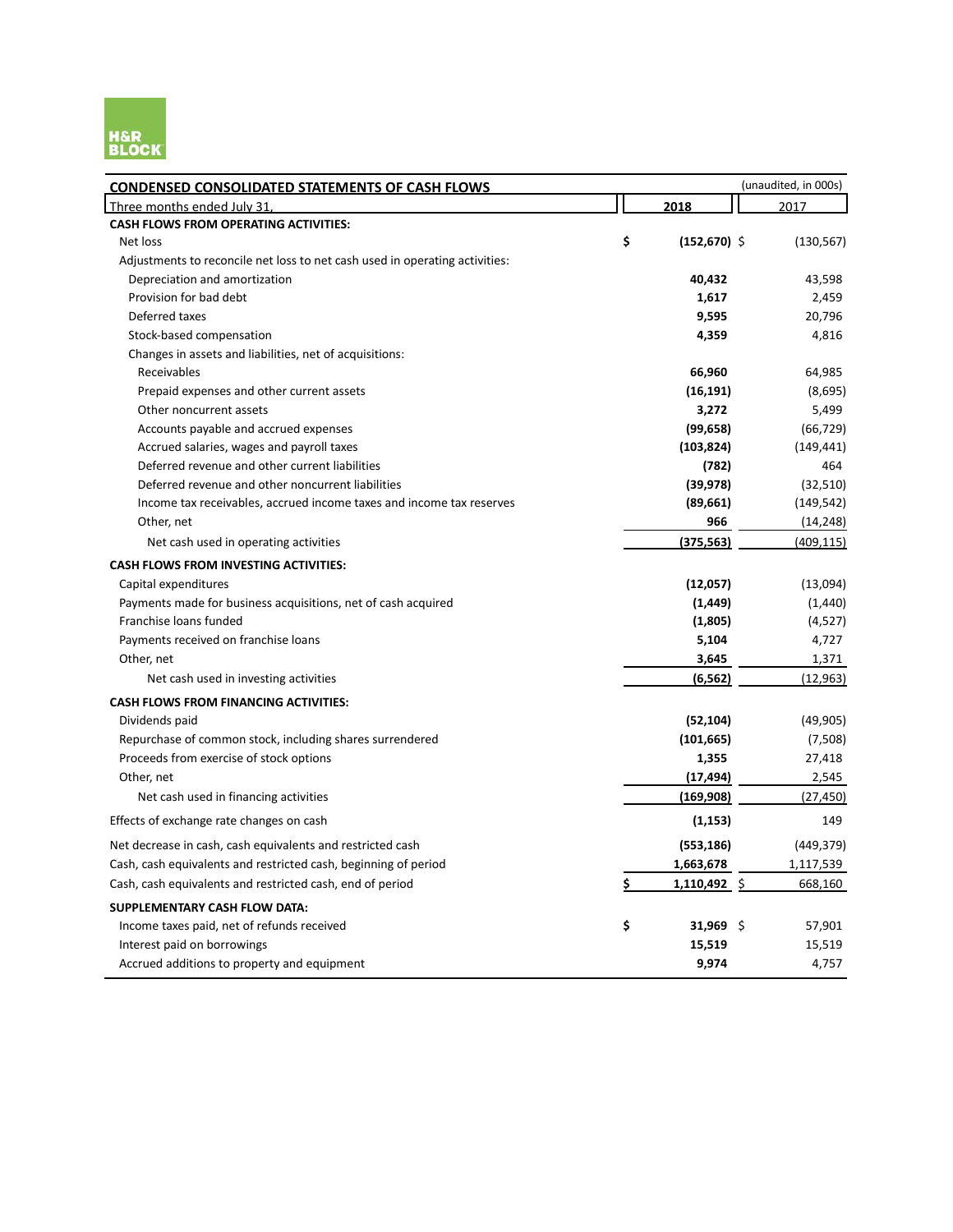

| <b>FINANCIAL RESULTS</b>                           |    | (unaudited, in 000s - except per share amounts) |    |            |  |  |
|----------------------------------------------------|----|-------------------------------------------------|----|------------|--|--|
|                                                    |    | Three months ended July 31,                     |    |            |  |  |
|                                                    |    | 2018                                            |    | 2017       |  |  |
| <b>REVENUES:</b>                                   |    |                                                 |    |            |  |  |
| U.S. assisted tax preparation fees                 | \$ | 31,104                                          | \$ | 29,963     |  |  |
| U.S. royalties                                     |    | 7,571                                           |    | 6,967      |  |  |
| U.S. DIY tax preparation fees                      |    | 2,781                                           |    | 3,226      |  |  |
| International revenues                             |    | 39,179                                          |    | 40,417     |  |  |
| <b>Revenues from Refund Transfers</b>              |    | 1,424                                           |    | 2,816      |  |  |
| Revenues from Emerald Card®                        |    | 14,246                                          |    | 14,987     |  |  |
| Revenues from Peace of Mind® Extended Service Plan |    | 36,577                                          |    | 31,943     |  |  |
| Revenues from Tax Identity Shield®                 |    | 4,741                                           |    | 254        |  |  |
| Interest and fee income on Emerald Advance         |    | 447                                             |    | 664        |  |  |
| Other                                              |    | 7,113                                           |    | 6,565      |  |  |
|                                                    |    | 145,183                                         |    | 137,802    |  |  |
| Compensation and benefits:                         |    |                                                 |    |            |  |  |
| Field wages                                        |    | 49,932                                          |    | 48,123     |  |  |
| Other wages                                        |    | 47,822                                          |    | 43,197     |  |  |
| Benefits and other compensation                    |    | 22,931                                          |    | 20,645     |  |  |
|                                                    |    | 120,685                                         |    | 111,965    |  |  |
| Occupancy and equipment                            |    | 90,726                                          |    | 90,291     |  |  |
| Marketing and advertising                          |    | 6,894                                           |    | 7,104      |  |  |
| Depreciation and amortization                      |    | 40,432                                          |    | 43,598     |  |  |
| <b>Bad debt</b>                                    |    | (858)                                           |    | 2,459      |  |  |
| <b>Supplies</b>                                    |    | 2,204                                           |    | 2,734      |  |  |
| Other                                              |    | 67,217                                          |    | 64,813     |  |  |
| Total operating expenses                           |    | 327,300                                         |    | 322,964    |  |  |
| Other income (expense), net                        |    | 4,542                                           |    | 1,220      |  |  |
| Interest expense on borrowings                     |    | (21, 190)                                       |    | (21, 277)  |  |  |
| Pretax loss                                        |    | (198, 765)                                      |    | (205, 219) |  |  |
| Income tax benefit                                 |    | (49, 968)                                       |    | (77, 401)  |  |  |
| Net loss from continuing operations                |    | (148, 797)                                      |    | (127, 818) |  |  |
| Net loss from discontinued operations              |    | (3,873)                                         |    | (2,749)    |  |  |
| <b>NET LOSS</b>                                    | Ś  | $(152, 670)$ \$                                 |    | (130,567)  |  |  |
| <b>BASIC AND DILUTED LOSS PER SHARE:</b>           |    |                                                 |    |            |  |  |
| Continuing operations                              | \$ | $(0.72)$ \$                                     |    | (0.62)     |  |  |
| Discontinued operations                            |    | (0.02)                                          |    | (0.01)     |  |  |
| Consolidated                                       | \$ | $(0.74)$ \$                                     |    | (0.63)     |  |  |
| Weighted average basic and diluted shares          |    | 207,673                                         |    | 207,935    |  |  |
| EBITDA from continuing operations (1)              | \$ | $(137, 143)$ \$                                 |    | (140, 344) |  |  |

 $<sup>(1)</sup>$  See "Non-GAAP Financial Information" for a reconciliation of non-GAAP measures.</sup>